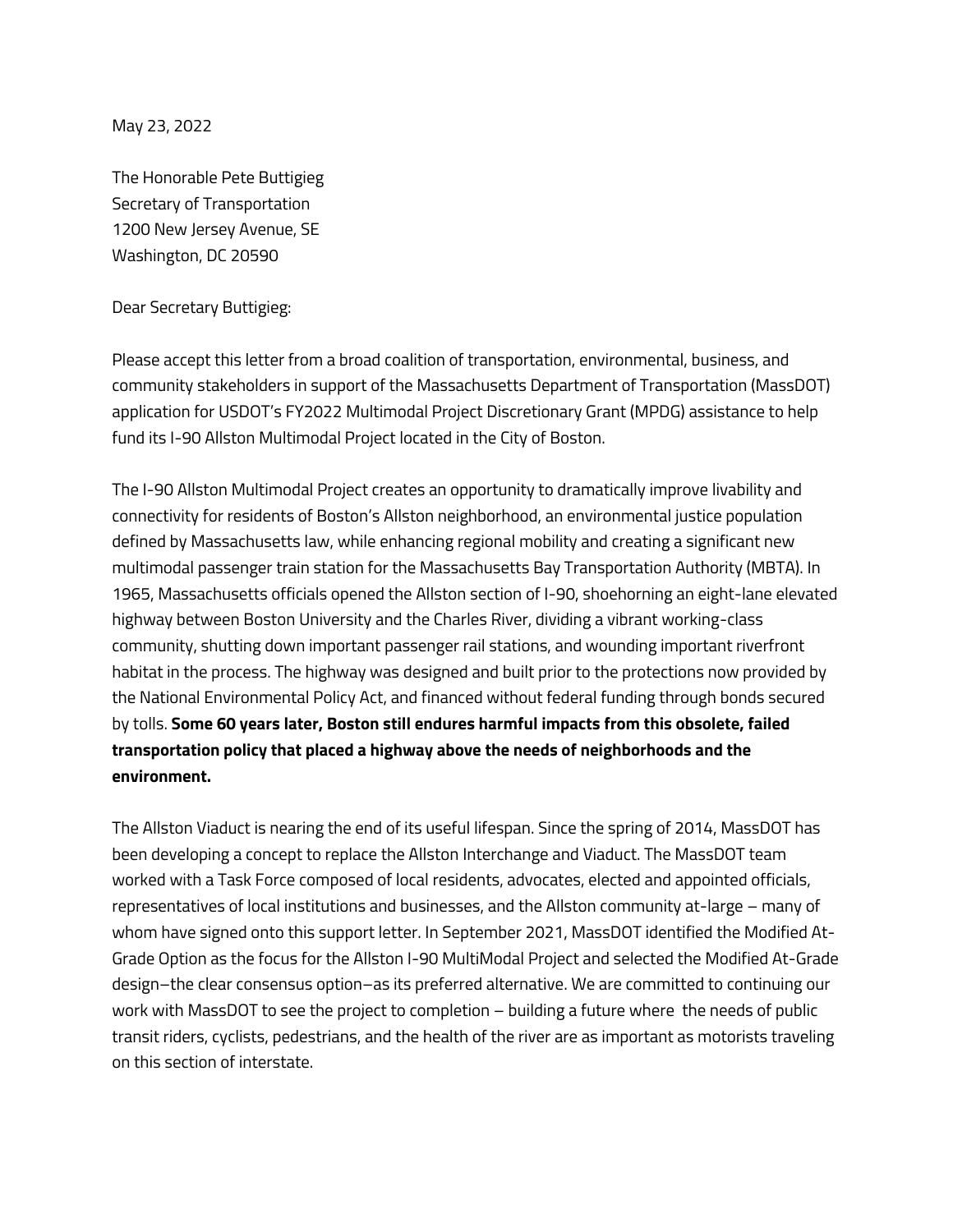**The I-90 Allston Multimodal Project fulfills each of the USDOT's six selection criteria in terms of project outcomes**:

- A. **Safety**: *Addresses known safety problems and helps to protect both motorized and non-motorized users*. The Modified At-Grade Option addresses known safety problems and protects motorized users by providing the safest horizontal alignment and vertical profile for the replacement of the functionally deficient existing I-90 viaduct by reducing curves and steep grades, which will reduce excessive speeds and crash rates. By removing reverse curves and providing wider and separated paths, it also enhances the safety of non-motorized users by increasing pedestrian and bicycle connectivity.
- B. **State of Good Repair***: Addresses current and projected vulnerabilities that, if left unimproved, threaten future transportation network efficiency, mobility of goods or accessibility and mobility of people, or economic growth.* The Modified At-Grade Option would replace the existing, deteriorating I-90 viaduct with a new at-grade highway, and will result in lower maintenance costs and reduced vulnerability to deterioration in the future.
- C. **Economic Impacts, Freight Movement, and Job Creation**: *Improves system operations, improves multimodal transportation systems that incorporate affordable transportation options such as public transit to improve mobility of people and goods, results in high quality job creation by supporting good-paying jobs, and fosters economic development.* The new highway interchange will free up some 75 acres for new ground and air-rights development in one of the largest remaining underdeveloped areas of Boston.
- D. **Climate Change, Resiliency, and the Environment**: *Reduces air pollution and greenhouse gas emissions from transportation and results in a modal shift that reduces emissions.* The Modified At-Grade Option will reduce congestion associated with the highway interchange, create a new major multimodal transit station, and enhance pedestrian and bicycle connectivity. It also allows for a living shoreline, or other nature-based solutions, to increase climate resiliency, improve habitat for living resources, and enhance active and passive recreation.
- E. **Equity, Multimodal Options, and Quality of Life***: Increases affordable and accessible transportation choices* by providing a new major multimodal transit station, enhanced pedestrian and bicycle access to the Charles River basin, new environmental enhancements and noise reduction strategies alongside the Allston and Cambridge sides of the river. The project would reunite two parts of an environmental justice population that has been divided for more than two generations by the original, elevated Turnpike.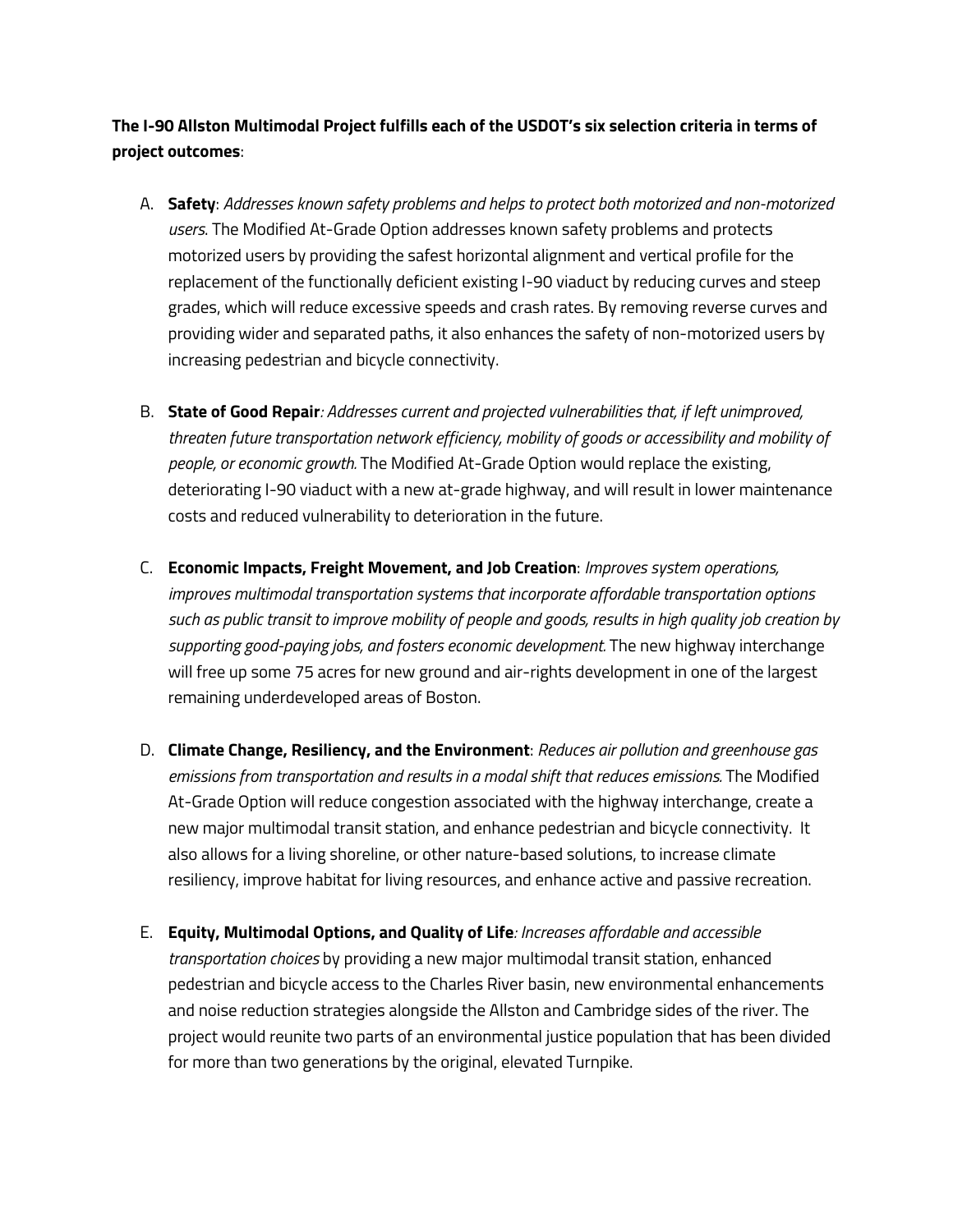F. **Innovation**: *Adopts innovative practices in project delivery and financing* by providing for designbuild procurement and innovative approaches to highway and transit financing, as well as an ongoing task force of over 50 stakeholders to continue its important advisory role.

As residents, business, environmental, institutional, and transportation advocates, we remain deeply invested in this project and know the support of the USDOT's FY2022 Multimodal Project Discretionary Grant will help move this long awaited project toward construction and completion.

## Sincerely,

Douglas Arcand, Allston resident

Jay Arcand & Rita DiGiovanni, Allston business & property owners

Stacey Beuttell, Executive Director, WalkBoston

- Rebecca Bowie, President, Cambridgeport Neighborhood Association
- Tina Chan, Allston resident

Anthony D'Isidoro, Allston resident; President, Allston Civic Association; MassDOT I-90 Allston Task Force member

Kendra Foley and Caleb Hurst-Hiller, Interim Co-Presidents, Kendall Square Association

Laura Jasinski, Executive Director, Charles River Conservancy; MassDOT I-90 Allston Task Force member

Erika Johnson, AICP, LEED AP BD+C, Allston Resident

Jarred Johnson, Executive Director, Transit Matters

Wendy Landman, Senior Policy Advisor, WalkBoston; MassDOT I-90 Allston Task Force member

Anna Leslie, Director, Allston Brighton Health Collaborative

Harry Mattison, Allston resident, MassDOT I-90 Allston Task Force member

Steve Miller, 350 Mass/Cambridge

Galen Mook, Executive Director, MassBike

Josh Ostroff, Interim Director, Transportation for Massachusetts

Deb Pasternak, Chapter Director, Sierra Club of Massachusetts

Cheryl Pavlik, Brighton resident

Jessica Robertson, Allston resident; MassDOT I-90 Allston Task Force member

Staci Rubin, Vice President, Environmental Justice, Conservation Law Foundation

Hazel Ryerson, Allston resident, MassDOT I-90 Allston Task Force member

Stacy Thompson, Executive Director, LivableStreets Alliance

Julia Wallerce, Boston Program Manager, Institute for Transportation & Development Policy

Jack Wofford, Cambridgeport resident; Cambridge Community Representative to MassDOT I-90

Allston Task Force

Becca Wolfson, Executive Director, Boston Cyclist Union